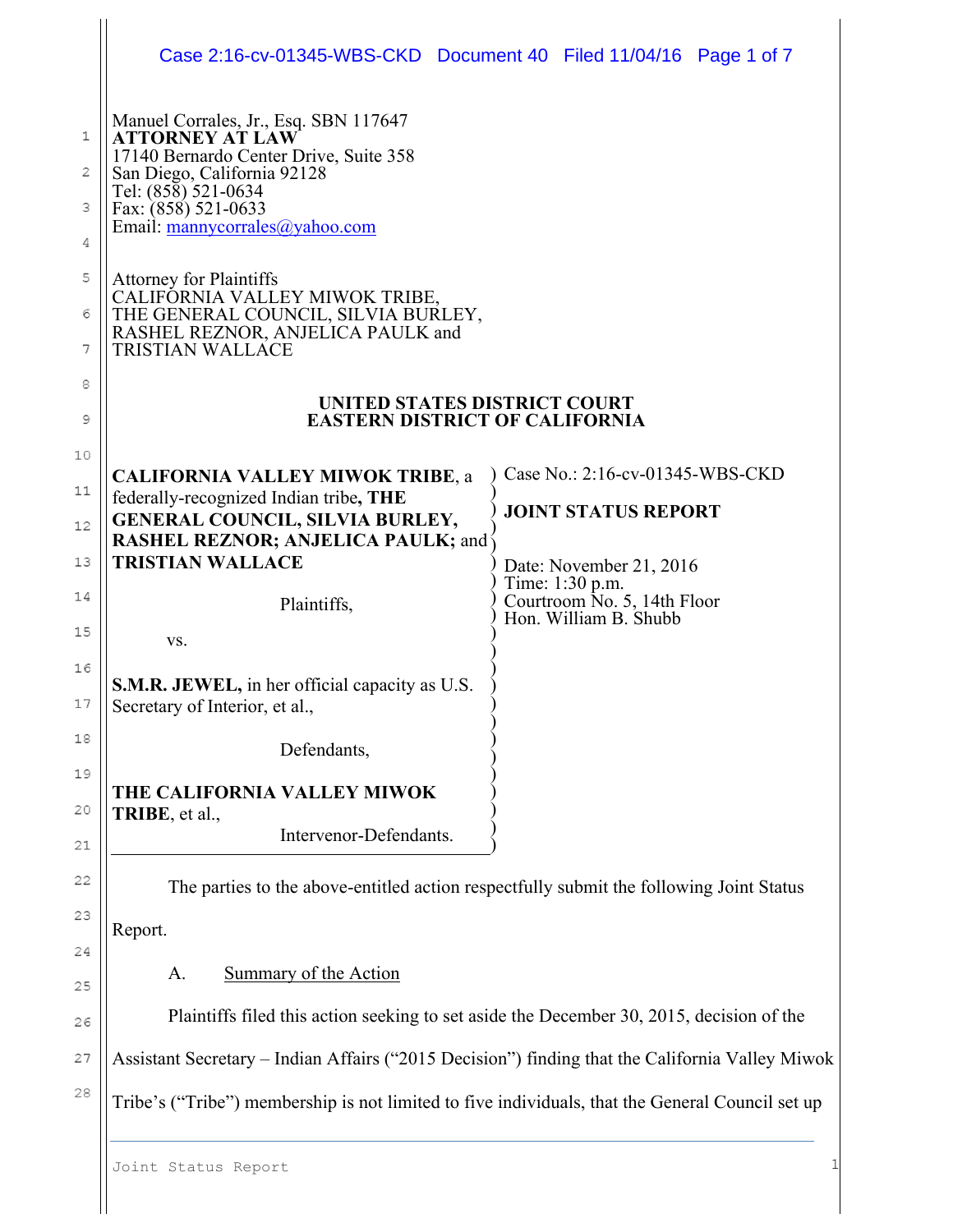# Case 2:16-cv-01345-WBS-CKD Document 40 Filed 11/04/16 Page 2 of 7

by a 1998 Resolution was not the valid government for the Tribe, and that the Assistant Secretary had not received sufficient evidence demonstrating that a constitution purportedly ratified in 2013 was validly ratified. In his 2015 Decision, the Assistant Secretary authorized the Regional Director to receive additional submissions for the purpose of establishing whether the 2013 constitution was validly ratified. As an alternative, the Assistant Secretary encouraged the Tribe to petition for a Secretarial election under 25 C.F.R. Part 81 within 90 days of the 2015 Decision.

B. Service

All defendants have been served. Federal Defendants and Intervenor-Defendants filed their respective answers and affirmative defenses on September 16, 2016 (ECF Nos. 31, 32).

C. Joinder of Additional Parties

On August 25, 2016, Intervenor-Defendants were granted leave to file their answer in intervention in this case. (ECF No. 29.) The parties do not anticipate joinder of additional parties.

### D. Amendment to the Pleadings

The parties do not anticipate amendment of the pleadings.

E. Jurisdiction and Venue

Plaintiffs allege subject matter jurisdiction based upon 28 U.S.C. § 1331; 28 US.C. § 1361; and 28 U.S.C. § 1362. Plaintiffs allege that Defendants have waived sovereign immunity pursuant to the Administrative Procedure Act, 5 U.S.C. § 701, et seq. ("APA"). Defendants assert that Plaintiffs fail to provide an unequivocal waiver of sovereign immunity and base their claims on several statutes, 28 U.S.C. § 1331; 28 U.S.C. § 1361; and 28 U.S.C. § 1362, that do not constitute a waiver of sovereign immunity.

 $\mathbf{1}$ 

 $\overline{2}$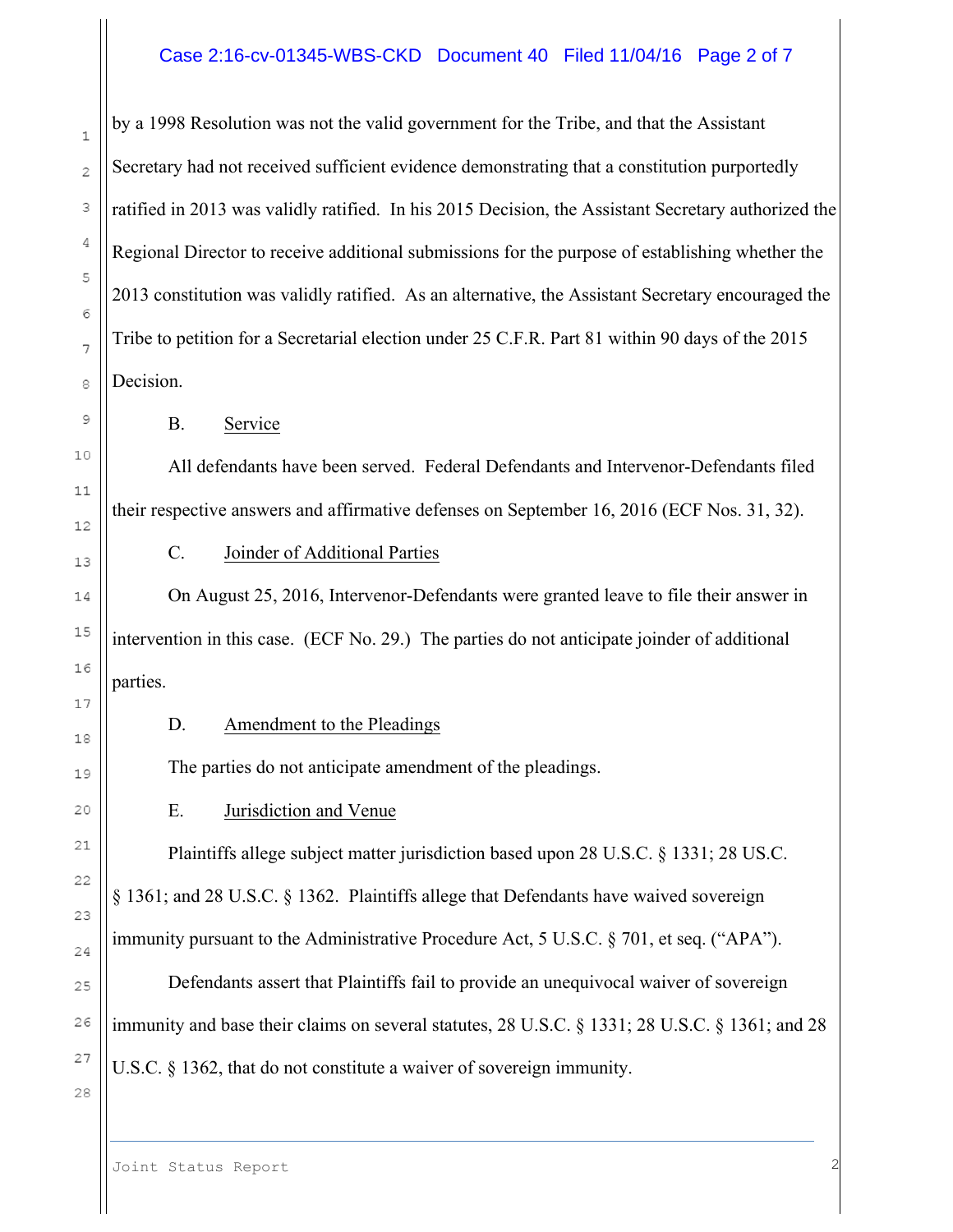# Case 2:16-cv-01345-WBS-CKD Document 40 Filed 11/04/16 Page 3 of 7

Venue is appropriate in the Eastern District of California because Plaintiffs reside in this district and no real property is involved in the action.

F. Discovery

The parties agree that no discovery is necessary in this APA challenge to final agency action.

# G. Discovery Dates

The parties agree that no discovery is necessary in this APA challenge to final agency action.

The parties have agreed that Federal Defendants shall prepare and submit the administrative record by January 13, 2017. The parties shall file any motion to supplement the administrative record, or any other challenge to the contents of the record prepared by Federal Defendants, no later than 30 days after the record is submitted.

# H. Motion Deadlines

The parties anticipate that this Court will resolve the entire dispute via cross-motions for summary judgment under Federal Rule of Civil Procedure 56 on the basis of the administrative record. *Nw. Motorcycle Ass'n v. U.S. Dept. of Agric.* (9th Cir. 1994) 18 F.3d 1468, 1481.

The parties propose the following schedule for summary judgment motions:

(1) Each of the parties shall file its motion for summary judgment by the later of (i) 75 days after Federal Defendants have submitted the administrative record, or (ii) 30 days after the Court rules on any motion to supplement the administrative record or other challenge to the contents of the record as described in Section G above.

(2) Each of the parties shall file any opposition to the motions for summary judgment within 30 days after the deadline for filing said motions set forth in paragraph (1) above.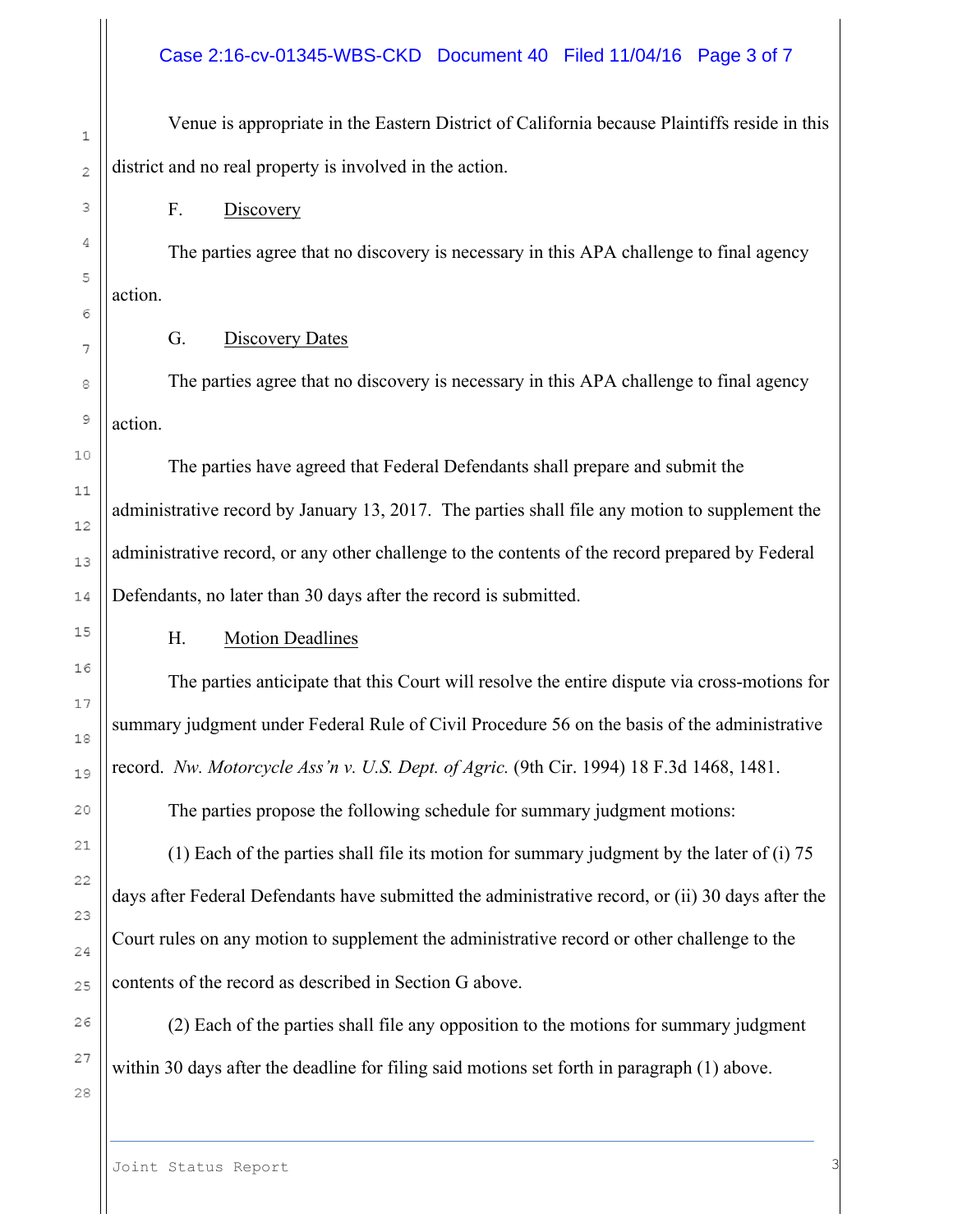Each of the parties shall file any reply in support of its motion for summary judgment within 30 days after the deadline for filing its opposition set forth in paragraph (2) above.

I. Modification of Standard Pretrial Procedures

The standard pretrial procedures are not applicable to this case because the parties anticipate that this Court can resolve the entire dispute via cross-motions for summary judgment without the need for a trial. *See Camp v. Pitts*, 411 U.S. 138, 142 (1973) ("[T]he focal point for judicial review should be the administrative record already in existence, not some new record made initially in the reviewing court.").

J. Estimated Trial Time

The parties anticipate that this Court can resolve the entire dispute via cross-motions for summary judgment without the need for a trial for the claims. *Nw. Motorcycle Ass'n*, *supra*. The district court "is not required to resolve any facts in a review of an administrative proceeding." *Occidental Eng'g Co. v. I.N.S.* (9th Cir. 1985) 753 F.2d 766, 769. In ruling on cross-motions for summary judgment in this case, the court must determine "whether or not as a matter of law the evidence in the record permitted the agency to make the decision it did." *Id.*

K. Related Case

The parties are unaware of any related case.

L. Additional Matters

The parties have discussed alternative dispute resolution. They do not request a settlement conference at this time. The parties will notify the Court if they request a settlement conference.

M. Nongovernmental Corporate Party

None.

26 27

28

 $\mathbf{1}$ 

 $\overline{2}$ 

3

4

5

6

 $\overline{7}$ 

8

9

10

 $1\,1$ 

 $12$ 

13

14

15

16

17

18

19

20

 $21$ 

22

23

24

25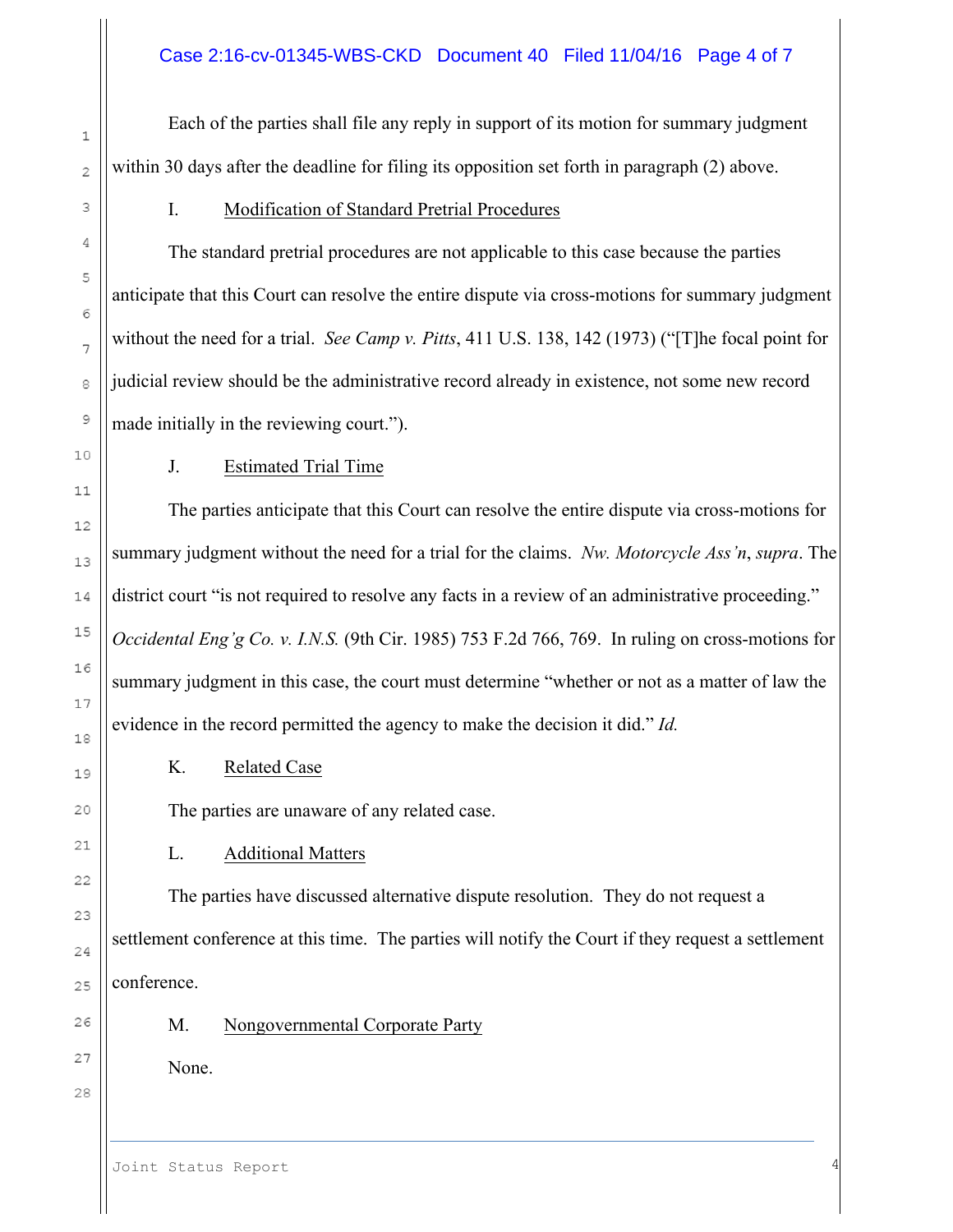#### N. Appearance at Status Conference

The parties do not request to appear at a status conference and request that the Court issue

a scheduling order adopting the schedule proposed above for preparation of the administrative

record and motions for summary judgment.

Dated: November 4, 2016

 $\mathbf 1$ 

 $\overline{2}$ 

3

 $\it 4$ 

5

6

 $\overline{7}$ 

8

9

 $10$ 

11

 $12$ 

Respectfully submitted,

Manuel Corrales, Or. Esa

SBN 117647 **ATTORNEY AT LAW** 17140 Bernardo Center Drive Suite 358 San Diego, California 92128 Tel: (858) 521-0634 Fax: (858) 521-0633 Email: mannycorrales@yahoo.com

Attorney For Plaintiffs California Valley Miwok Tribe, The General Council, Silvia Burley, Rashel Reznor, Anjelica Paulk and **Tristian Wallace** 

/s/ Jody H. Schwarz Jody H. Schwarz U.S. Department of Justice **Environmental and Natural Resources Division** Natural Resources Section P.O. Box 7611 Washington, DC 20044-7611 Tel: (202) 305-0245 Fax: (202) 305-0506 Email: Jody.schwarz@usdoj.gov

Attorneys for Federal Defendants S.M.R. Jewell, in her Official Capacity as U.S. Secretary of the Interior, Lawrence S. Roberts, in his Official Capacity as Acting Assistant Secretary - Indian Affairs, and Michael Black in his Official Capacity as Director of the Bureau of Indian Affairs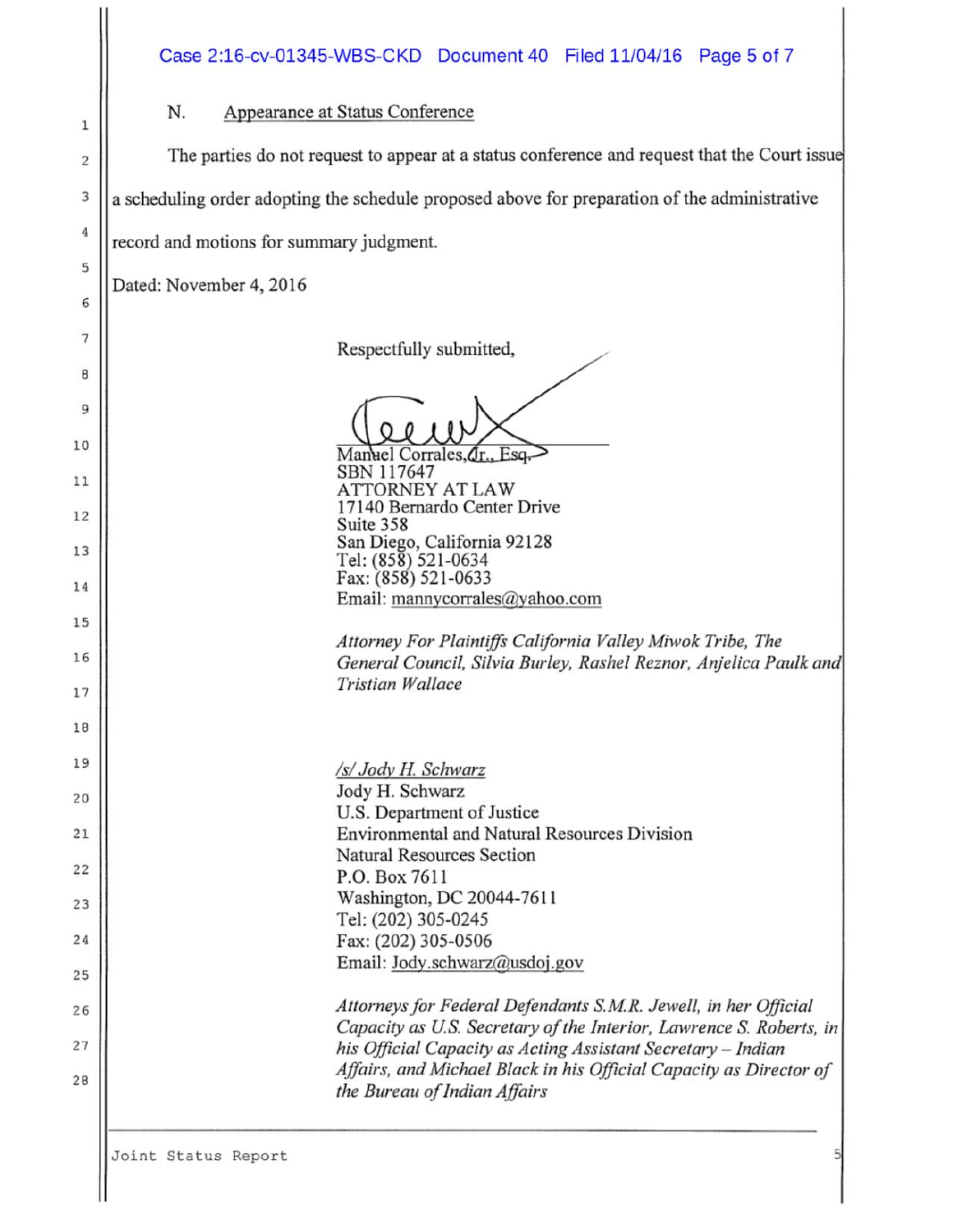#### Case 2:16-cv-01345-WBS-CKD Document 40 Filed 11/04/16 Page 6 of 7

*/s/ Robert J. Uram*  Robert J. Uram, Esq. James F. Rusk, Esq. SHEPPARD MULLIN RICHTER & HAMPTON LLP Four Embarcadero Center, 17th Floor San Francisco, CA 94111 Tel: (415) 434-9100 Fax: (415) 434-394 Email: ruram@sheppardmullin.com Email: jrusk@sheppardmullin.com

*Attorneys for Intervenor-Defendants The California Valley Miwok Tribe, The Tribal Council, Yakima Dixie, Velma WhiteBear, Antonia Lopez, Michael Mendibles, Gilbert Ramirez, Jr., Antoinette Lopez, and Iva Sandoval*

 $\mathbbm{1}$ 

 $\overline{c}$ 

3

4

5

6

7

8

9

10

 $1\,1$ 

 $12$ 

13

14

15

16

17

 $18$ 

19

20

 $21$ 

22

23

24

25

26

27

28